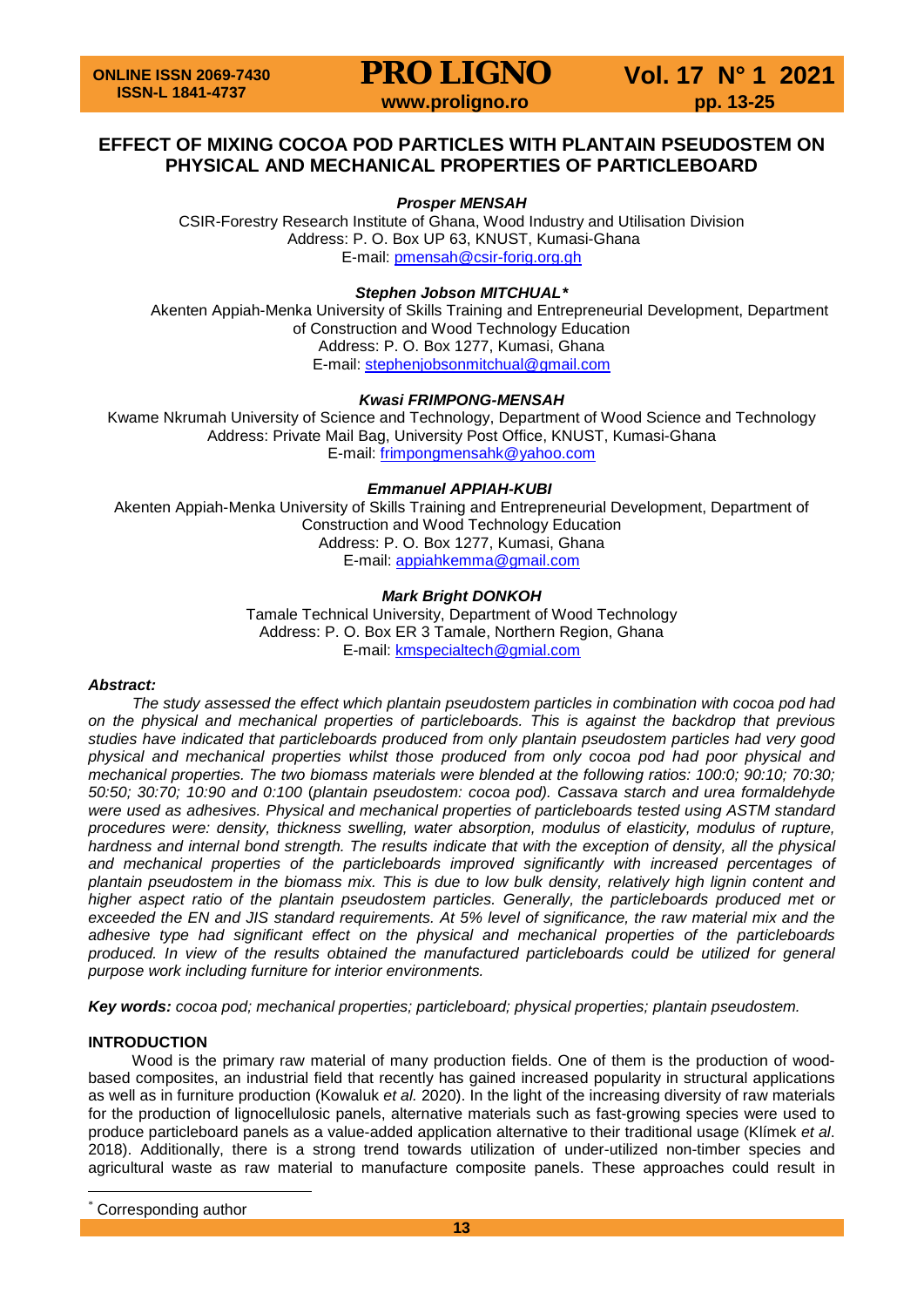reducing deforestation rates in many countries and also convert such resources into value-added panel products (Bekhta and Hiziroglu 2010). Ghana is an agricultural country and has an estimated workforce of over 60% in the agricultural sector (Amesimeku 2012). This culminates into the cultivation of various crops such as millet, rice, maize, sugar cane and cocoa by farmers. This leads to the generation of large volumes of agricultural crop residues such as maize cobs, rice husk, millet stalks, bagasse, and cocoa tree and shells (Mitchual 2013).

Plantain pseudostem and cocoa pod are agricultural residues generated abundantly in Ghana from the cultivation of plantain and cocoa. Studies indicate that in the year 2016, an estimated 7,184,842 tonnes of plantain pseudostem was generated in Ghana (FAO 2019). For cocoa, Ghana is second to Cote d'Ivoire in global production, producing about 20% of the crop. Cocoa pods, stem, leaves, husk and branches are residues generated from cocoa production in Ghana. The cocoa pods are normally left in the farms to decay. The methane emitted by the cocoa compost into the atmosphere is 25 times that of carbon dioxide. This significantly contributes to the degradation of the ozone layer (GMI US EPA 2016).

Recent studies on the potential use of agricultural residues for particleboard production show that the following could be used as a substitute to wood in particleboard production: date palm branches, wheat straw, coconut coir, cotton stalk, bamboo chips, kenaf core and stalks, mimosa bark, cotton carpel, sunflower stalk, oil palm empty fruit bunch, elephant grass, pepper stalks, oil palm, hazelnut husk, rice straw, wheat straw, watermelon peels, peanut hull, oil palm trunk, corn cob and stalk, and sugar cane bagasse (Norgren and Notley 2010; Ratnasingam *et al.* 2008; Li *et al.* 2010; Idris *et al.* 2011; Guler and Büyüksarı 2011; Abdullah *et al.* 2012; Silva *et al.* 2014; Andoh 2017). However, the major problem associated with industrial utilization of agricultural residues in the particleboard industry is the high cost of collecting, transporting and storing of the raw materials. It has been suggested that these challenges could be overcome by building local small-scale mills close to the areas where such residues are generated (Guler 2015).

Further studies by Mensah *et al.* (2020) and Mitchual *et al.* (2020) indicate that particleboards with good physical, mechanical and decay resistance properties could be produced from plantain pseudostem and cocoa stem and that they are suitable for producing cabinet, cladding and other interior fittings. The study by Mitchual *et al.* (2020) further reveals that particleboards produced from plantain pseudostem were significantly better than those produced from cocoa pod and in most cases they were two times better than that of cocoa pod. Some of the reasons assigned for the better performance of plantain pseudostem as raw material for particleboard production were its high aspect ratio and low bulk density. In view of the foregoing this study sought to assess the effect blending cocoa pod with plantain pseudostem will have on physical and mechanical properties of particleboards. It also sought to examine how such mixture would perform when combined with urea formaldehyde or cassava starch. Specifically, this study aimed at evaluating the mechanical and physical properties of particleboards produced from blend of plantain pseudostem and cocoa pod.

#### **OBJECTIVE**

This study aimed at determining the effect plantain pseudostem and cocoa pod particles combination had on the physical and mechanical properties of particleboards using cassava starch and urea formaldehyde as adhesives.

#### **MATERIALS AND METHODS**

#### **Preparation of particles of plantain pseudostem and cocoa pod**

Plantain pseudostem, cocoa pod, urea formaldehyde and cassava starch were used for the study. The plantain pseudostem was obtained from a farm land after harvesting. The moisture in the stem was extracted, and the fibers oven-dried before milling them into particles as shown in Fig. 1.



*Fig. 1.*

*Stages of processing plantain pseudostem into particles: a - fresh plantain pseudostem; b - water extraction from plantain Pseudostem; c - plantain pseudostem particles. Source (Mitchual et al. 2020)*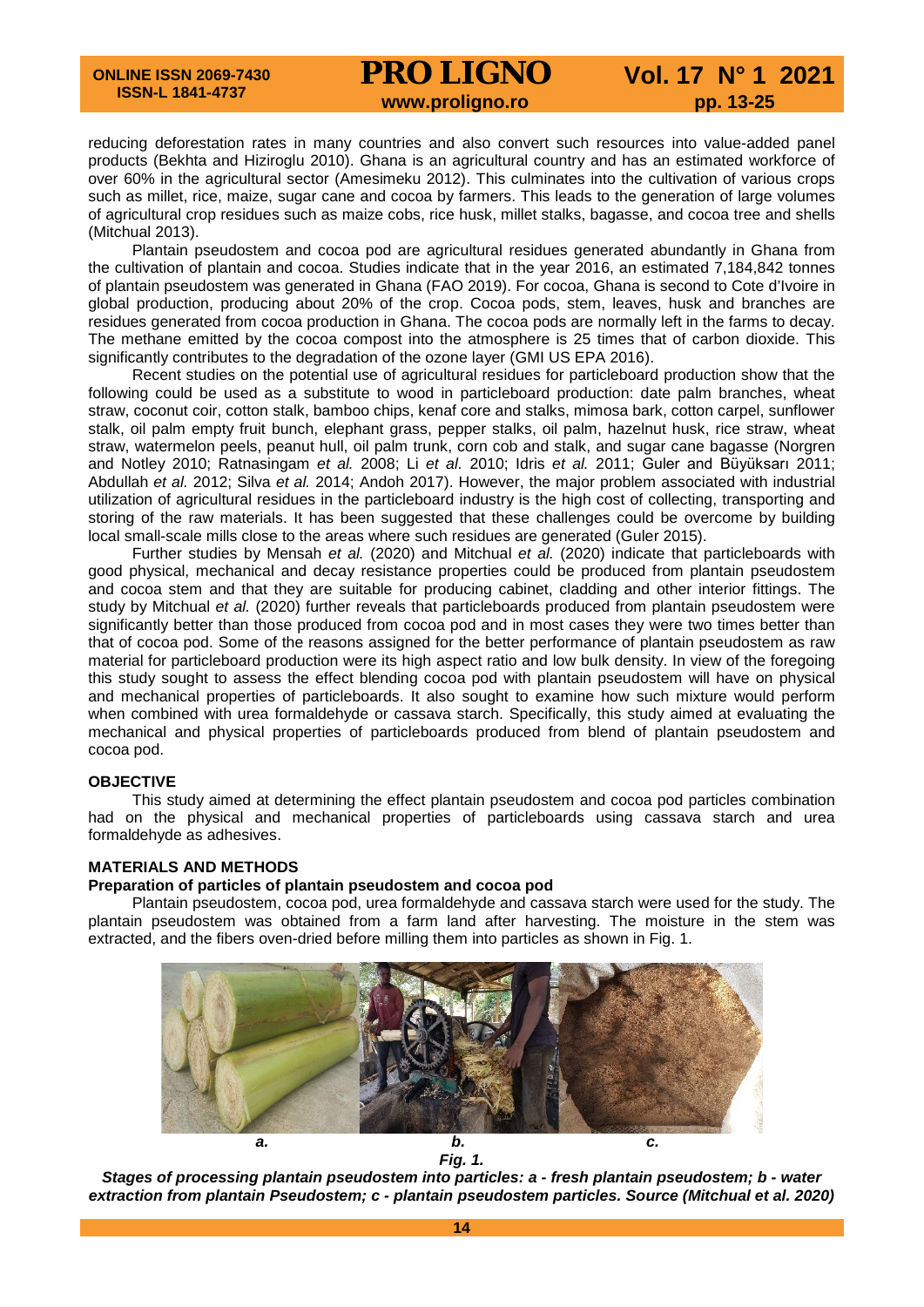

*Fig. 2. Stages of processing cocoa pod into particles: a - fresh cocoa pod; b - dried cocoa pod; c - cocoa pod particles. Source (Mitchual et al. 2020).*

Fig. 2. shows the stages of conversion of cocoa pod residues into particles. The fresh cocoa pods were first sun-dried and then crushed into particles using a hammer mill. The particle sizes of the residue used for the study ranged from 0.5mm to 1.5mm.

#### **Urea formaldehyde**

Urea formaldehyde (UF) resin with a ratio of 1:1, of 65% solid content, specific gravity of 1.266g/cm<sup>3</sup> at 30°C, viscosity of 2.3MPs at 30°C, pH of 7.5 and a gel time of 65 seconds at 100°C was used as one of the adhesives for making the particleboard.

#### **Preparation of cassava starch**

Fresh cassava tubers were obtained, washed, peeled and milled to obtain cassava dough. The dough was diluted with clean water to form a solution. Thereafter, the solution was strained with 1mm wire mesh and allowed to stand for 24 hours to allow the starch to settle. The water was decanted to obtain the cassava starch. The starch was air-dried for ten days and then ground to obtain the powdered starch.

#### *Particleboard manufacture*

The plantain pseudostem and cocoa pod with bulk densities of  $96.63 \text{kg/m}^3$  and  $323.96 \text{kg/m}^3$ respectively were each dried to a moisture content of 4%. The materials were blended at mixing percentages of: 100:0; 90:10; 70:30; 50:50; 30:70; 10:90 and 0:100 (plantain pseudostem: cocoa pod) and then thoroughly mixed with the adhesives. Ammonium chloride was added as a curing catalyst. The mixture was pre-pressed into an 80mm single layer in 350mmx350mm aluminium sheet mould. A 20mm thick metal stopper was used to ensure that the boards produced had the same thickness. The mat was then pressed using a multiple column industrial press, BECKER and VAN HüLLEN 10224 under the following conditions: Pressing temperature 170°C; pressing pressure 3.5MPa; pressing time 8 minutes; pressing closing rate 3 -4mm/minutes, target thickness 20mm; hardener 2% and compacting time 15 minutes. The particleboards produced were conditioned in a climate-controlled room having a temperature of  $20\pm2^{\circ}C$  and a relative humidity of 62±2% for 6 days before they were sawn into various sizes for further studies.

#### *Moisture content*

The moisture content (MC) on oven-dry basis of the raw agro-forest materials and the particleboards was determined in accordance with the ASTM D 1037 - 06a (1999). In each case five samples were placed in a laboratory oven at a temperature of  $103\pm2^{\circ}$ C until the difference in mass between two successive weighings separated by an interval of two hours was 0.01g or less. The moisture content of the specimen was then computed as shown in Equation 1.

where:

$$
MC\,(\%)\,db = \frac{M_i - M_f}{M_f} \times 100\tag{1}
$$

 $M_i$  = Initial mass of the specimen (g);  $M_f$  = Final oven-dry mass of the specimen (g).

#### *Density*

The density (D) of the particleboards was determined in accordance with ASTM D-1037 - 06a (1999). Specimen of dimensions 20mmx20mmx30mm were prepared from the particleboards produced. The mass was determined using an electronic balance. The dimensions of the specimen namely length, width and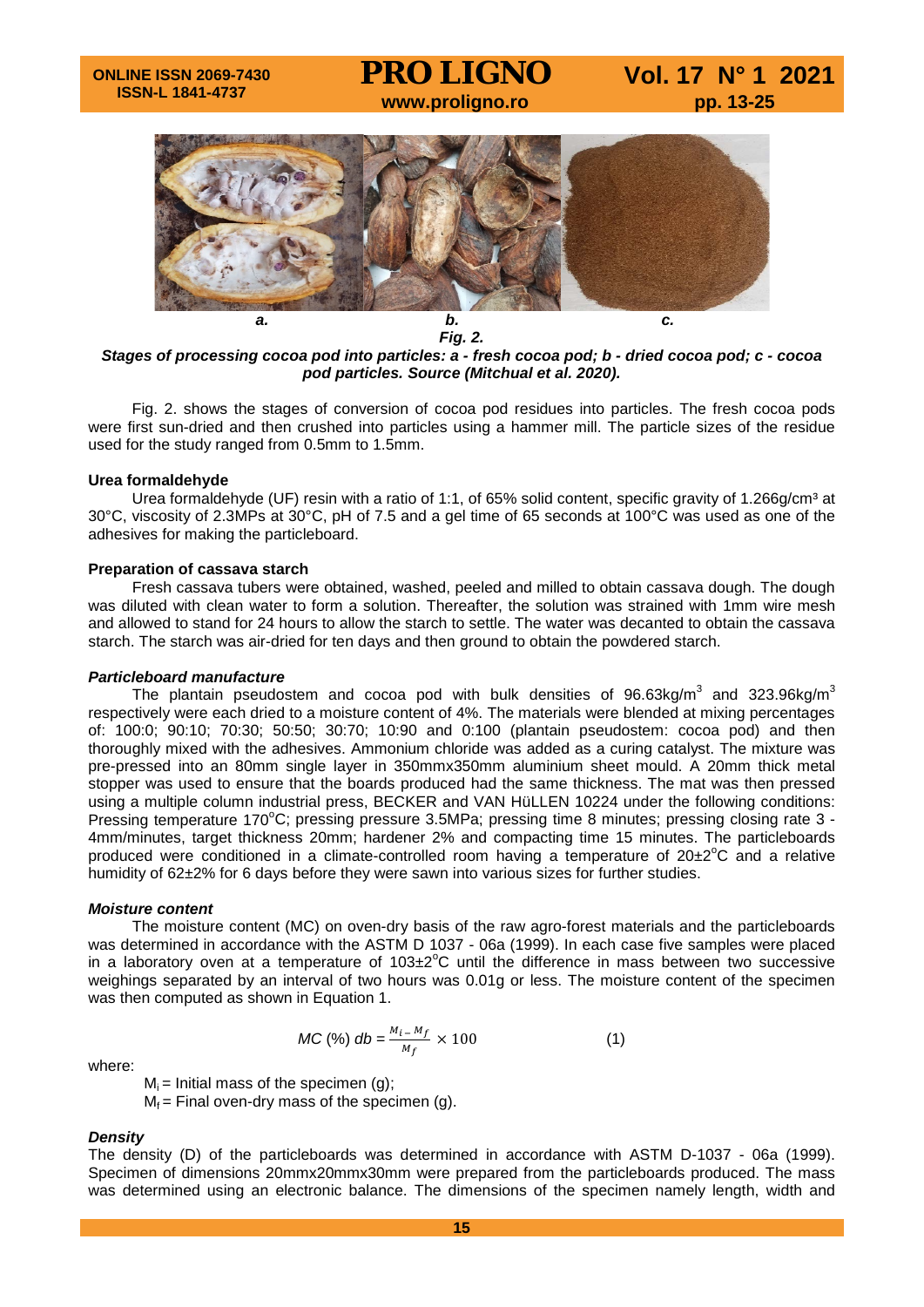thickness were determined using a digital veneer calliper. Density of each specimen was then computed using Equation 2.

where:

 $L =$  Length of specimen (mm);  $W =$  Width of specimen (mm);  $T = Thickness of specimen (mm).$ 

#### *Thickness swelling*

The thickness swelling (TS) property of the particleboards was determined in accordance with ASTM D1037 - 06a (1999). A test specimen with dimension 20mmx76mmx152mm was soaked in pure water at room temperature  $(27^{\circ}C)$  for 2 hours and 24 hours. The initial and the final thickness of the specimen after the period of submersion were determined with a digital veneer calliper. The thickness swelling for the 2-hour and 24-hour submersions was then computed using Equation 3.

 $TS(\%) = \frac{t_f - t_o}{T_o} \times 100$  (3)

where:

 $T<sub>o</sub>$  = Initial thickness of test sample before soaking (mm);

 $T_f$  = Final thickness of test sample after soaking (mm).

#### *Water absorption*

The water absorption (WA) property of the particleboards was determined in accordance with ASTM D1037 - 06a (1999). A sample of dimension 20mmx76mmx152mm was weighed and submerged horizontally under 25mm depth of pure water at room temperature ( $27^{\circ}$ C) for 2 hours and 24 hours. For each of them, the excess water on the surface of the sample was removed with hand paper towel and was immediately weighed. The 2-hour and 24-hour water absorption properties were then computed using Equation 4.

$$
WA\left(\frac{\%}{\right)} = \frac{W_f - W_o}{W_o} \times 100
$$
 (4)

where:

 $W_0$ = Initial weight of test sample before soaking (g);  $W_f$  = Final weight of test sample after soaking (g).

#### *Modulus of elasticity and modulus of rupture*

The modulus of elasticity and modulus of rupture of the particleboards were determined in accordance with ASTM D 1037-06a (1999). Specimen of size 20mmx50mmx250mm were prepared from the particleboards produced. A Universal Testing Machine (model Inspekt 50-1, Am Gründchen 1, 01683 Nossen, Germany) operated with a load cell capacity of 50kN was used for the test. The loading rate applied was 4mm/min.

#### **Hardness**

The hardness of the particleboards was determined in accordance with the American Society for Testing and Materials standard methods ASTM D 1037-06a (1999). The particleboards were laminated to obtain the given thickness and subsequently cut into dimension 25mmx75mmx150mm, as specified by the standard. Janka ball test was used for determining the hardness of the particleboards using "Instron" universal testing machine (Instron Model 4482, Norwood, MA, USA) with the hardness test fixture. The steel ball with diameter 11.28mm was driven into the specimen and the load necessary to force it into the test piece, to a depth of 5.6mm, by the steel ball was recorded automatically by the "Instron" machine as the failure load.

#### **Internal Bond**

The internal bond (IB) test was conducted in accordance with ASTM D 7519-11 (2011) and ASTM D 1037-06a (1999). Twenty-four strips of particleboards (152mmx305mm) with three replicates produced from each of the agro-forest residues using the two adhesives were subjected to the following exposure cycle: 16 hours of oven drying at a temperature of 70°C, followed by a 3-hour soaking in water at a temperature of 20°C. This was immediately followed by a 2-hour oven drying at a temperature of  $70^{\circ}$ C, and immediately followed by a 3-hour soaking in water at 20 $^{\circ}$ C. After the third exposure cycle, the boards were dried for 16 hours in an oven at a temperature of 70°C. Finally, four specimen blocks of dimension 50mmx50mm were

 $D\left(\frac{\kappa g}{m^3}\right) = \frac{mass}{L x W x T}$  (2)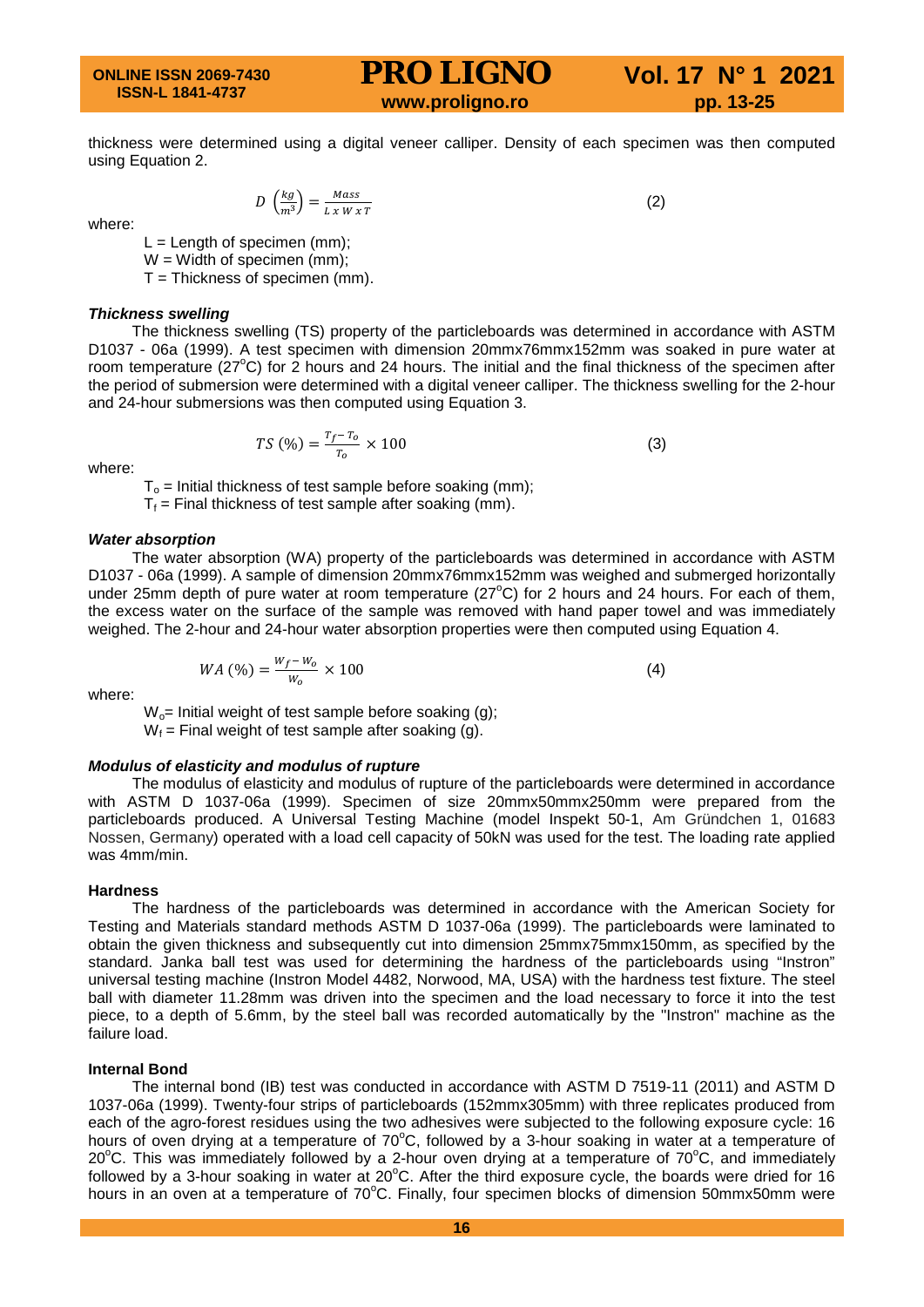cut from each of the strips. Tension perpendicular to surface (Internal Bond) test was conducted according to the test method of ASTM D 1037-06a (1999). The internal bond of each specimen was calculated using Equation 5.

 $\frac{1}{b}$  (5)

where:

 $Pmax =$  Maximum load (N);  $a =$  Width of the specimen (mm);  $b =$  Length of the specimen (mm).

 $IB\left(\frac{N}{mm^2}\right) = \frac{P}{m}$ 

**RESULTS AND DISCUSSION**

#### **Density**

Fig. 3. indicates the relationship between percentages of plantain pseudostem in a blend of plantain pseudostem and cocoa pod particles, and the density of particleboards produced using cassava starch (CS) and urea formaldehydes (UF) as adhesives. The result shows that the density of the particleboards decreased with increasing percentage of plantain pseudostem in the mixture for both CS and UF. The density of the particleboard with CS as an adhesive ranged from  $542.58\text{kg/m}^3$  (100% plantain pseudostem) to 598.06kg/ $m^3$  (0% plantain pseudostem) and that of UF ranged from 493.04kg/ $m^3$  (100% plantain pseudostem) to 557.30kg/m<sup>3</sup> (0% plantain pseudostem). This result means that particleboards produced from a blend of plantain pseudostem and cocoa pod with higher proportion of plantain pseudostem in the mixture would have lower density. This trend is due to the low bulk density of the plantain pseudostem material (96.63kg/m<sup>3</sup>) as compared to that of the cocoa pod particles (323.96kg/m<sup>3</sup>). The density of particleboard produced is comparable to that obtained from maize cob which ranged from  $386$ kg/m<sup>3</sup> to 723kg/m3 (Sekaluvu *et al.* 2014). Also, this result compares favorably with that obtained from other agricultural residues like rice stalk, wheat stalk and rice husk.



*Relationship between density of particleboard and percentage of plantain pseudostem in the biomass mix.*

An independent-sample t-test conducted to compare the density of the manufactured particleboards blended with CS and UF showed that at 5% level of significance, there was significant difference in the densities of the particleboards produced using CS and that of UF (p-value < 0.05). This has been indicated with different letters 'a' and 'b' on Fig. 3. This therefore suggests that the adhesive used had significant influence on the density of the particleboard produced.

#### **Thickness swelling**

Fig. 4. indicates the relationship between percentages of plantain pseudostem particles in a mixture of plantain pseudostem and cocoa pod particles, and 2-hour and 24-hour thickness swelling (TS) of particleboards having CS and UF as adhesives. The results show that increase in the percentage of plantain pseudostem particles in the mix reduced the TS of the manufactured particleboards for both CS and UF, and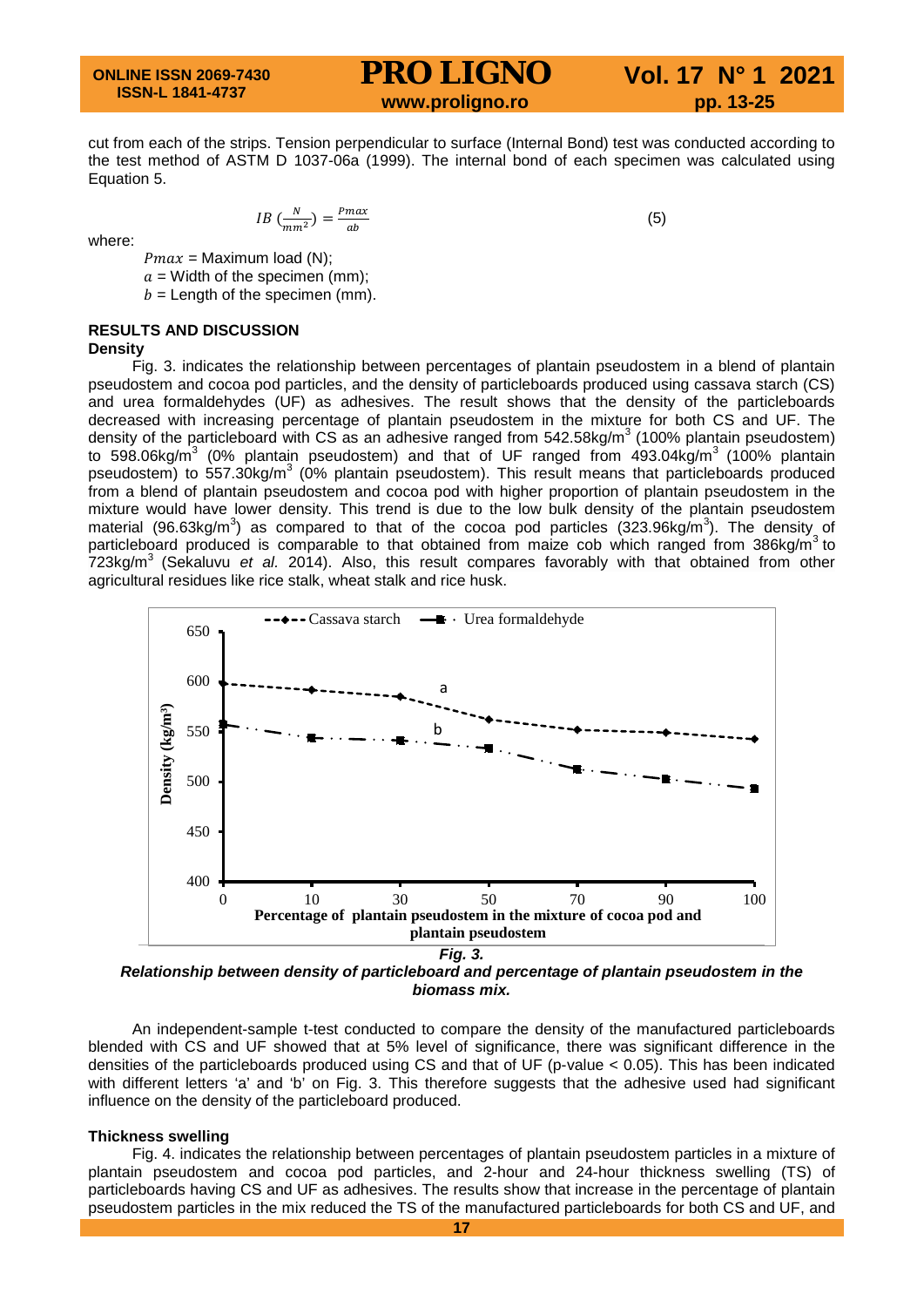#### **ONLINE ISSN 2069-7430 ISSN-L 1841-4737**

### **PRO LIGNO** Vol. 17 N° 1 2021<br>www.proligno.ro pp. 13-25

*Table 1*

for both 2-hour and 24-hour immersion periods. Thickness swelling values of all the mixed percentages for the 2-hour immersion, were lower (better) than the maximum requirement of EN 312-4 (2005) standard which is 8% for use in non-load bearing application in humid conditions. However, with the 24-hour immersion TS for mixtures with plantain pseudostem particles below 50% (UF) and 90% (CS) exceeded the maximum limit for the EN 312-4 (2005) standard requirement as indicated in Fig. 4.



*Relationship between thickness swelling of particleboard and percentage of plantain pseudostem in the biomass mix.*

From this study it could be concluded that addition of plantain pseudostem to cocoa pod could improve the TS properties of particleboards. Thickness swelling of particleboards depends on compatibility of the particles and adhesive, chemical composition of furnish and the anatomical properties of the biomass materials. In this study the geometrical characteristics of the plantain pseudostem particles might have contributed to the binding of the porous sites in the mat by improving the flowability of the adhesive thereby resulting in the formation of good bonding between the biomass material and the adhesive. Additionally, the low bulk density of the plantain pseudostem material (96.63kg/m<sup>3</sup>) as compared to that of the cocoa pod particles (323.96kg/m<sup>3</sup>) might have led to higher compactness when the proportion of plantain pseudostem in the mixture was increased thereby improving the TS property of the particleboards produced. Furthermore, high lignin content of plantain pseudostem (11.24%) compared to cocoa pod (6.24%) might have contributed to the increased bonding of the particleboard leading to improved TS with increased plantain pseudostem in the mixture.

|                                                                                   |     |                 |          |                | <i>I</i> avit I |  |  |
|-----------------------------------------------------------------------------------|-----|-----------------|----------|----------------|-----------------|--|--|
| ANOVA analysis of thickness swelling properties of the manufactured particleboard |     |                 |          |                |                 |  |  |
| <b>Source</b>                                                                     | DF  | <b>ANOVA SS</b> | Mean     | <b>F-ratio</b> | p-value         |  |  |
|                                                                                   |     |                 | square   |                |                 |  |  |
| Biomass material                                                                  | 6   | 425.197         | 70.866   | 52.858         | 0.000           |  |  |
| Adhesive                                                                          |     | 189.644         | 189.644  | 141.452        | 0.000           |  |  |
| Duration                                                                          |     | 3915.003        | 3915.003 | 2920.133       | 0.000           |  |  |
| Biomass material x Adhesive                                                       | 6   | 21.011          | 3.502    | 2.612          | 0.021           |  |  |
| Biomass material x Duration                                                       | 6   | 161.976         | 26.996   | 20.136         | 0.000           |  |  |
| Adhesive x Duration                                                               |     | 42.546          | 42.546   | 31.734         | 0.000           |  |  |
| Biomass material x Adhesive x Duration                                            | 6   | 4.062           | 0.677    | 0.505          | $0.803^T$       |  |  |
| Error                                                                             | 112 | 150.158         | 1.341    |                |                 |  |  |
| Total                                                                             | 140 | 12834.714       |          |                |                 |  |  |

Total<br>
Statistically significant at 0.05 level of significance; <sup>†</sup>Not statistically significant at 0.05 level of significance. DF = Degree of freedom.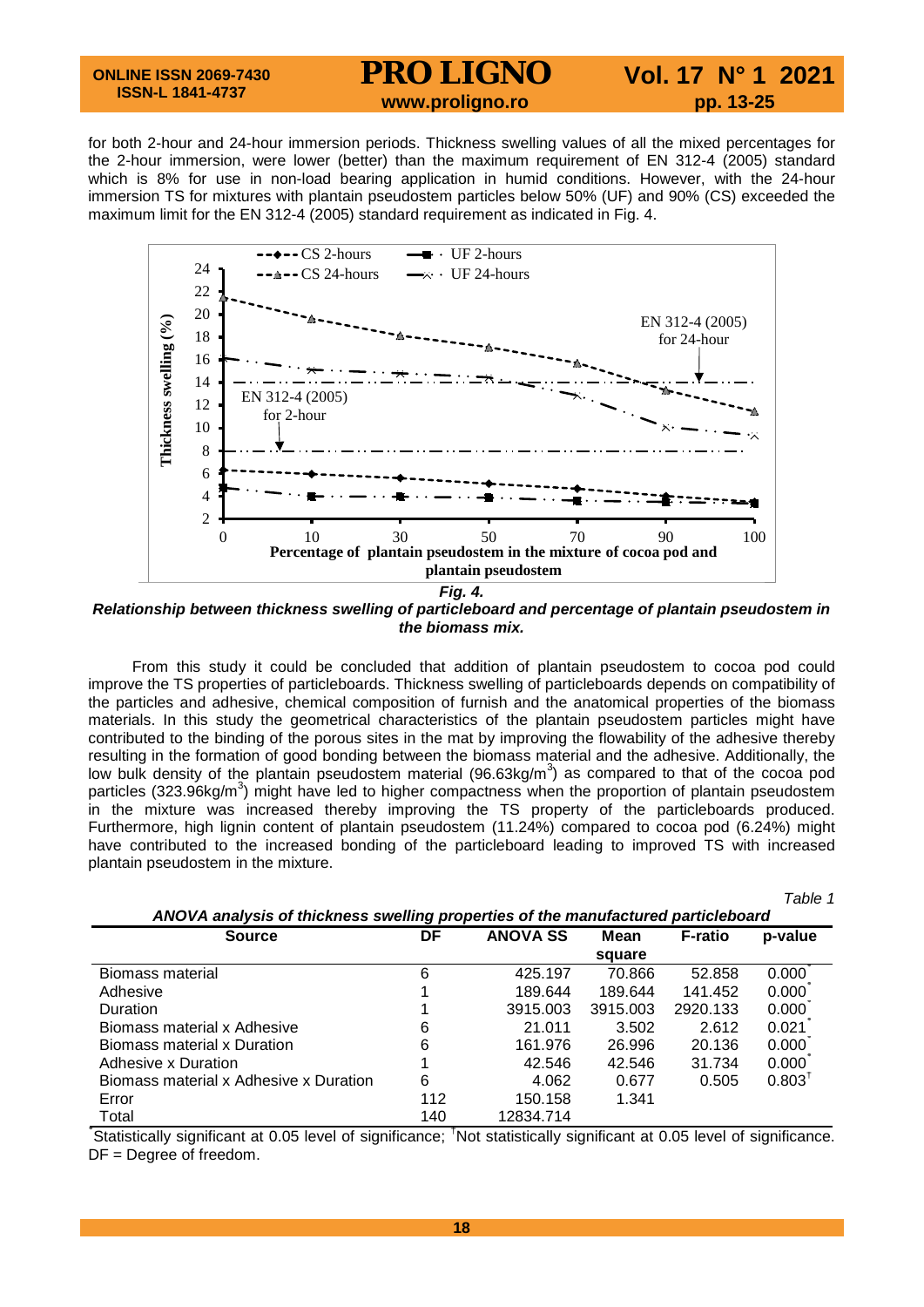**ONLINE ISSN 2069-7430 ISSN-L 1841-4737**

# **PRO LIGNO** Vol. 17 N° 1 2021<br>www.proligno.ro pp. 13-25

 $T$ able 2

The effect of the biomass mix, adhesive and the duration of immersion (i.e. 2-hour and 24-hour) on the TS property of the manufactured particleboards is as indicated in Table 1. The ANOVA analysis shows that at 5% level of significance, the biomass mix, adhesive and duration of immersion had significant effects on the thickness swelling of the particleboard produced (p-value < 0.01). The multiple coefficient of determination value  $(R^2)$  and root mean square error (RMSE) of the ANOVA model were 0.9690 and 1.1580 respectively. This suggests that about 96.90% of the variability in the TS of the manufactured particleboards could be explained by the biomass raw materials, the adhesive used, and the duration of immersion.

#### **Water absorption**

Water absorption (WA) is a physical property that related to particleboard's response to soaking conditions. The result (Fig. 5.) shows that increased proportion of plantain pseudostem in the mixture improved the WA property of the particleboard (lower WA value). For both the 2-hour and 24-hour soaking, particleboards produced with UF had better WA properties than that of CS. Improved WA as a result of increased proportion of plantain pseudostem in the mixture could be due to its low bulk density, high aspect ratio, relatively high contents of lignin and low extractive content which led to improved compaction and bonding of the particleboards produced. High extractive content of the cocoa pod (18.78%) compared to that of plantain pseudostem (13.66%) may influence adhesive curing by making weaker the adhesive-particle bond, hence resulting in low strength of the produced panels (Guimarães *et al.* 2014).



*Relationship between water absorption of particleboard and percentage of plantain pseudostem in the biomass mix.*

Furthermore, lignin is a hydrophobic substance. Therefore, increasing the plantain pseudostem in the mix with higher lignin content improved the WA property of the particleboards produced (Guimarães *et al.* 2014). On the contrary, cocoa pod is full of parenchyma tissues which consist of more hydroxyl groups that enable more hydrogen bonding to be formed. Therefore, the parenchyma tissues behave like a sponge which facilitates water absorption (Abdul Khalil *et al.* 2010; Abdullah *et al.* 2012; Kord *et al.* 2016). Generally, the WA values obtained in this study are similar or lower than those obtained in other studies using either solid wood or biomass materials (Hegazy and Aref 2011; Nazerian *et al.* 2011; Guler 2015; Ejiogu *et al.*  2018).

| <b>Source</b>               | DF | <b>ANOVA SS</b> | Mean     | <b>F-ratio</b> | p-value |
|-----------------------------|----|-----------------|----------|----------------|---------|
|                             |    |                 | square   |                |         |
| Biomass material            | 6  | 5786.854        | 964.176  | 341.675        | 0.000   |
| Adhesive                    |    | 1866.464        | 1866.464 | 661.213        | 0.000   |
| <b>Duration</b>             |    | 18162.038       | 18162.03 | 6434.078       | 0.000   |
|                             |    |                 | 8        |                |         |
| Biomass material x Adhesive | 6  | 193.468         | 32.245   | 11.423         | 0.000   |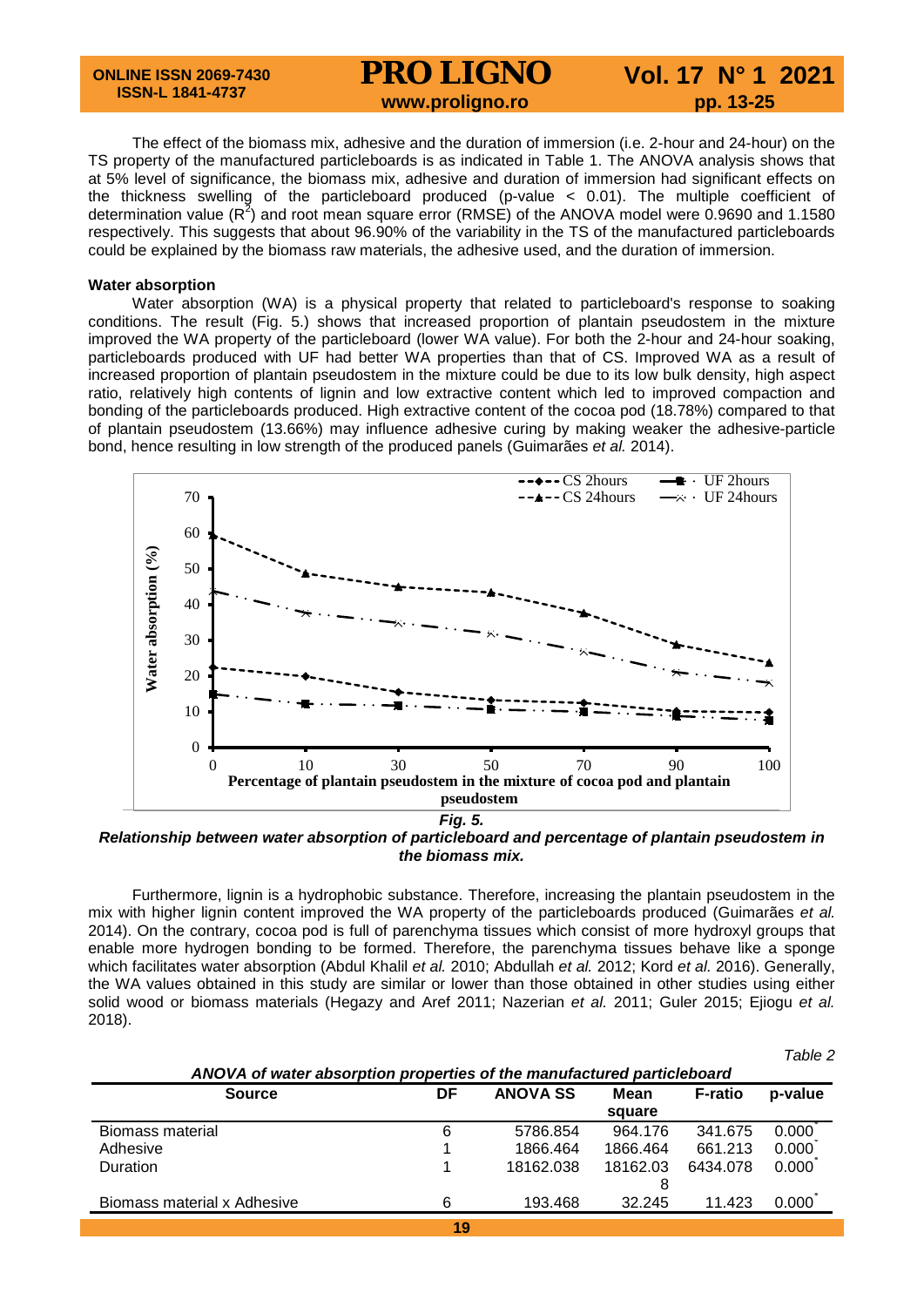| <b>ONLINE ISSN 2069-7430</b><br><b>ISSN-L 1841-4737</b> | <b>PRO LIGNO</b><br>www.proligno.ro | Vol. 17 N° 1 2021<br>pp. 13-25 |         |         |                   |
|---------------------------------------------------------|-------------------------------------|--------------------------------|---------|---------|-------------------|
| Biomass material x Duration                             | 6                                   | 1641.993                       | 273.665 | 96.949  | $0.000^{\degree}$ |
| Adhesive x Duration                                     |                                     | 319.818                        | 319.818 | 113.299 | 0.000             |
| Biomass material x Adhesive x Duration                  | 6                                   | 57.145                         | 9.524   | 3.374   | 0.004             |
| Error                                                   | 112                                 | 316.152                        | 2.823   |         |                   |
| Total                                                   | 140                                 | 111864.244                     |         |         |                   |

Statistically significant at 0.001 level of significance; DF = Degree of freedom.

Analysis of variance (ANOVA) of the effect of biomass mix, adhesive and duration of immersion (i.e. 2 hour and 24-hour) on the WA property (Table 2) indicates that at 5% level of significance, the biomass mix, adhesive and duration of immersion (i.e. 2-hour and 24-hour) and their interactions had significant effects (pvalue < 0.01) on the WA property of the particleboards produced. The multiple coefficient of determination value  $(R^2)$  and root mean square error (RMSE) of the ANOVA model were 0.9890 and 1.6802 respectively. This suggests that about 98.90% of the variability in the WA property of the particleboards could be explained by the biomass mix, adhesive, and the duration of immersion of the samples.

#### **Modulus of elasticity**

Modulus of elasticity (MOE) is an indication of the relative stiffness of a material. The relationship between percentages of plantain pseudostem in a blend of plantain pseudostem and cocoa pod particles, and the MOE of manufactured particleboard is as indicated in Fig. 6. The result shows that the MOE increased significantly as the proportion of plantain pseudostem in the mixture increased. This suggests that MOE of particleboard made from cocoa pod could be enhanced if plantain pseudostem is added to it. Plantain pseudostem is a fibrous biomass material having fiber length and aspect ratio of 2.79mm and 135.03 respectively. Therefore, the improved MOE resulting from increased percentages of plantain pseudostem in the mixture resulted from improved bond formation due to mechanical interlock of the fibers of the plantain pseudostem (Tabil *et al.* 2011).



*Relationship between modulus of elasticity of particleboard and percentage of plantain pseudostem in the biomass mix.*

Furthermore, the low bulk density of the plantain pseudostem particles could have resulted in better compactness between the particles leading to a better adhesion during hot pressing. Similar observations were made by Fu *et al.* (2008), Roussière *et al.* (2012), Kord *et al.* (2016) and Tay *et al.* (2016). The study further indicates that for both CS and UF particleboards, having about 35% or more of plantain pseudostem particles in the mixture could produce particleboards with higher MOE than the minimum values required by the ANSI A208.1, M-1 (1999) standard, which is 1550 MPa for general uses and furniture production. Generally, the UF particleboards exhibited higher MOE than that of CS therefore they are likely to be stiffer.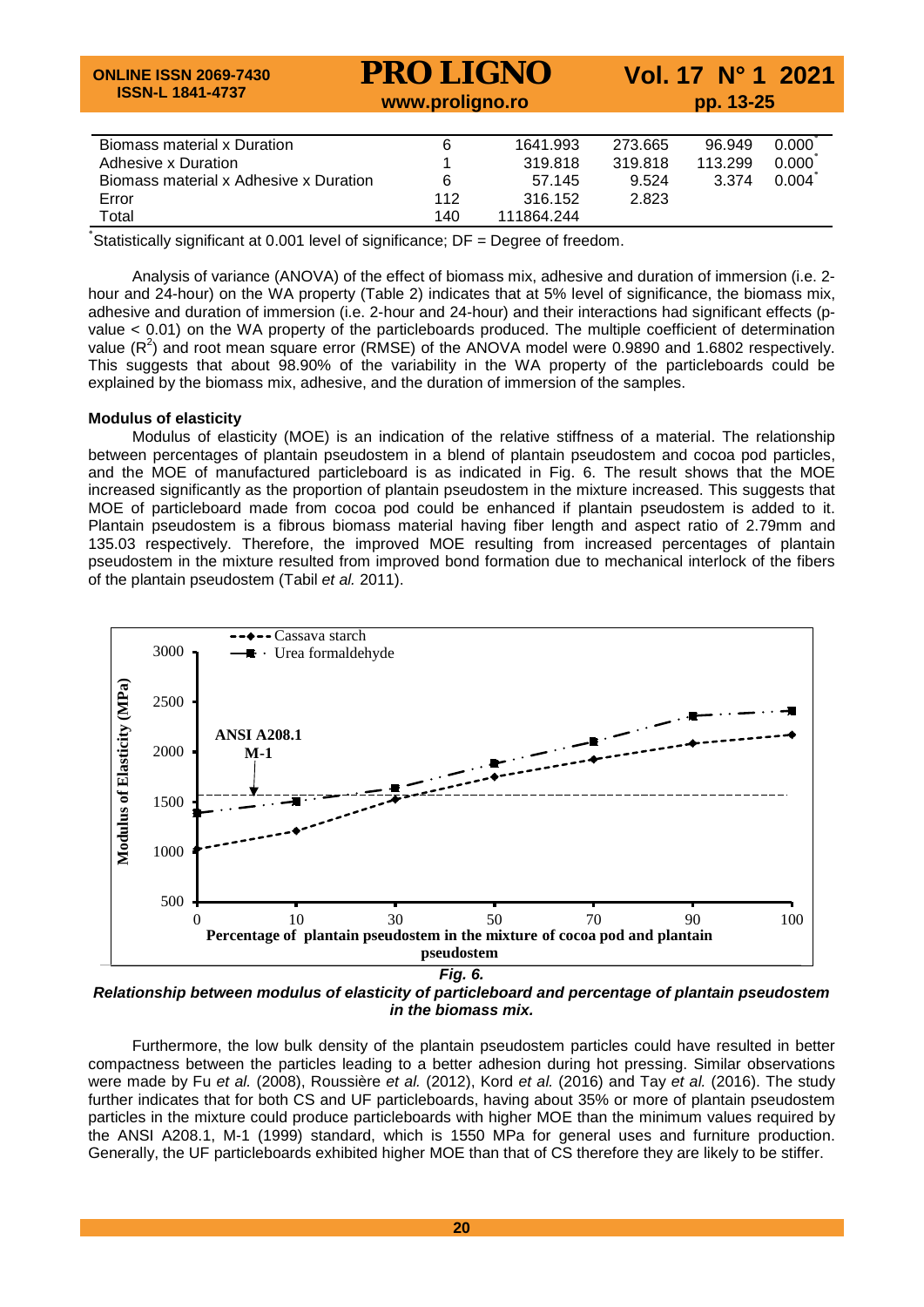### **Modulus of rupture**

Fig. 7. illustrates the relationship between the modulus of rupture (MOR) of particleboards and percentages of plantain pseudostem particles in a mixture of plantain pseudostem and cocoa pod. Generally, increase in the percentage of plantain pseudostem in the mixture resulted in an increase in the MOR of the particleboards produced. This suggests that addition of plantain pseudostem to cocoa pod particles could significantly enhance the MOR of particleboards produced.



*Relationship between modulus of rupture of particleboard and percentage of plantain pseudostem in the biomass mix.*

Modulus of rupture of the manufactured particleboards strongly depends on the strength of the bonding between the polymer matrix, surface topology, and lignocellulosic property of the biomass particles (Singha and Thakur 2009). The MOR obtained when cocoa pod alone was used was not adequate compared with the ANSI A208.1 M-1 standard which recommends 10MPa as the minimum requirements for MOR of particleboards for general uses and interior fitments (including furniture). However, when the percentage of plantain pseudostem was increased beyond 36% and 75% respectively for UF and CS adhesives the particleboards produced had adequate MOR.

#### **Hardness**

Fig. 8. shows the relationship between percentages of plantain pseudostem in the blend of plantain pseudostem and cocoa pod particles, and the hardness of particleboards produced. The highest value of 8.78kN was obtained for 100% plantain pseudostem particleboards using UF as an adhesive and the least value of 2.49kN was obtained for particleboards produced from 100% cocoa pod particles using CS as adhesive. Generally, the hardness of the particleboards increased with increasing percentage of plantain pseudostem in the biomass mix. This result suggests that adding plantain pseudostem particles to cocoa pod particles could enhance the hardness of manufactured particleboards.

All the manufactured particleboards met the requirements of ANSI A208.1-1999 standard for general purpose usage which is 2.8kN, except the mixture having 10% and 0% of plantain pseudostem with CS as adhesive (Fig. 8.). Therefore, plantain pseudostem and cocoa pod combination could be employed to produce particleboards with adequate hardness for general purpose use using CS and UF as adhesive in the particleboard industry. On the average, for the same raw material the particleboards produced using UF was better than those produced using CS.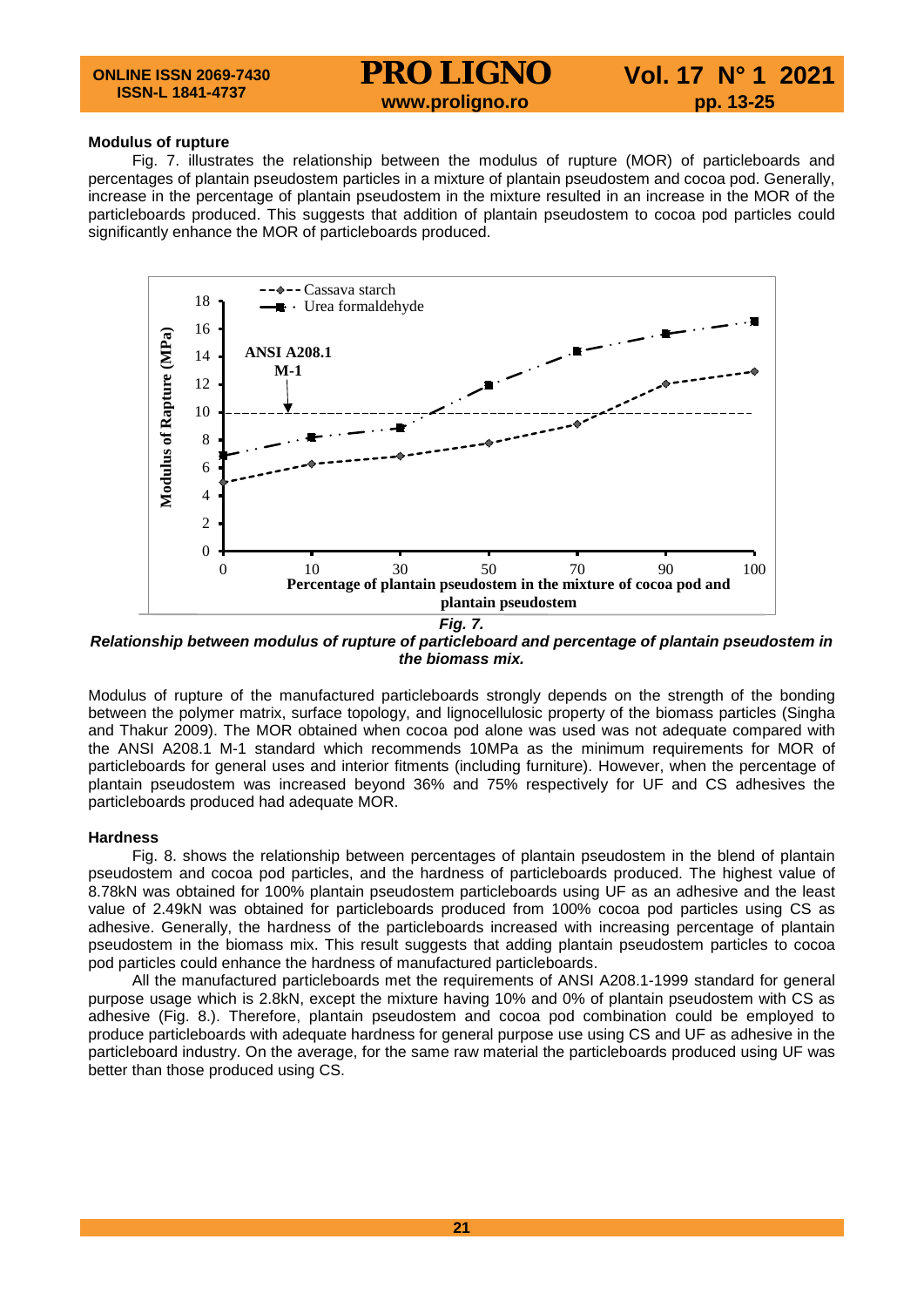

*Relationship between hardness of particleboard and percentage of plantain pseudostem in the biomass mix.*

#### **Internal bond**

Fig. 9. shows the relationship between the internal bond strength of particleboards produced and percentages of plantain pseudostem particles in the mixture. The internal bond strength increased with increasing percentage of plantain pseudostem in the mixture for both CS and UF adhesives. The highest internal bond strength value of  $1.14N/mm^2$  was obtained for 100% plantain pseudostem particles with UF as adhesive whilst the lowest internal bond strength of 0.58N/mm<sup>2</sup> was obtained for 100% cocoa pod particles with CS as an adhesive. Generally, the addition of plantain pseudostem to cocoa pod particles enhanced the internal bond of particleboards produced.



*Relationship between internal bond strength of particleboard and percentage of plantain pseudostem in the biomass mix.*

Increase in internal bond strength as a result of increase in the proportion of plantain pseudostem particles in the mixture was partly as a result of the high aspect ratio of the particles of the plantain pseudostem (135.03) as compared to the cocoa pods which has no fibers (Mitchual *et al.* 2020). Higher aspect ratio of the plantain pseudostem particles led to mechanical interlocking of relatively longer particles therefore, resulting in the formation of stronger bond and increased internal bond strength. Furthermore, high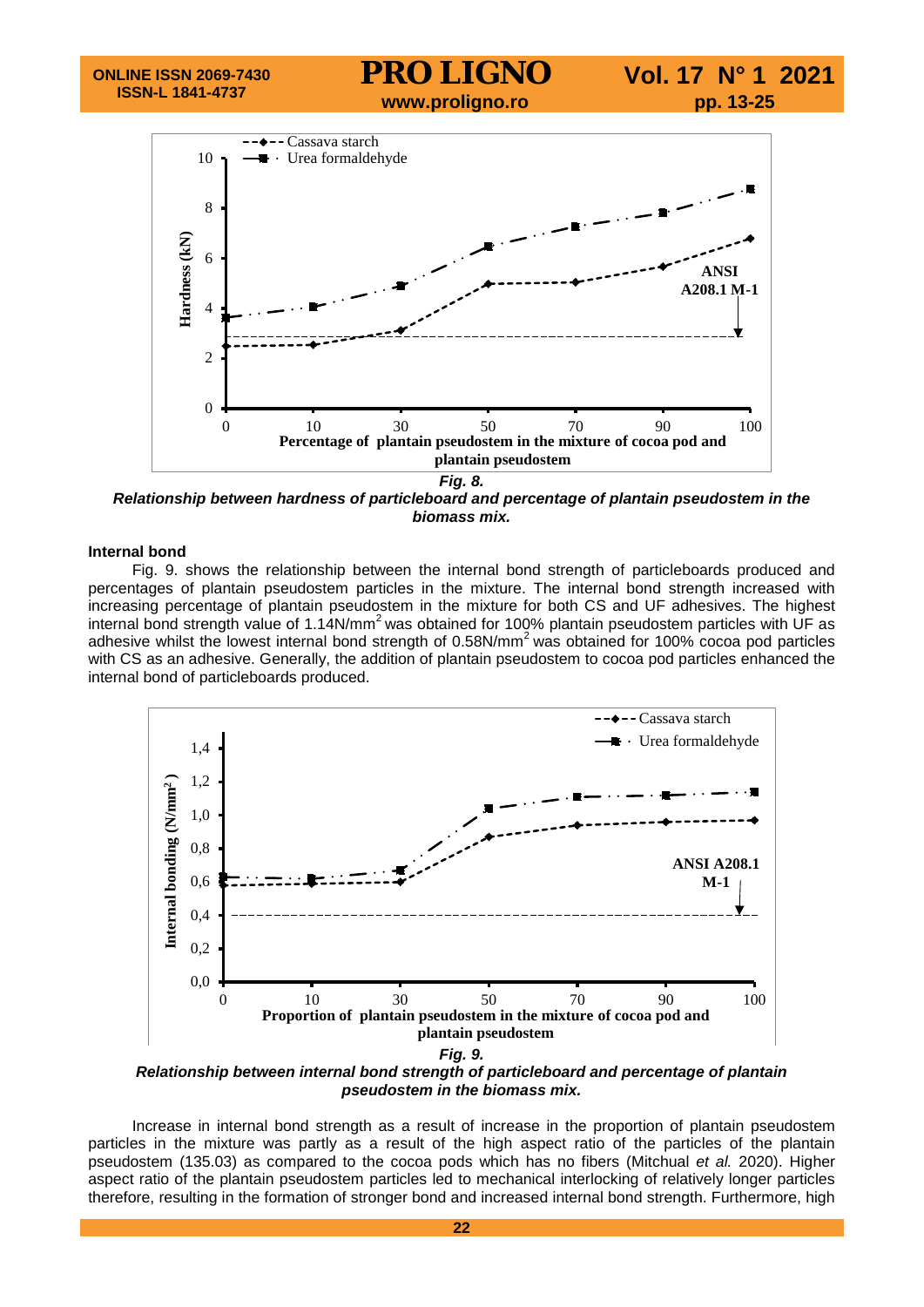#### **ONLINE ISSN 2069-7430 ISSN-L 1841-4737**

# **PRO LIGNO** Vol. 17 N° 1 2021<br>www.proligno.ro pp. 13-25

percentage of lignin in plantain pseudostem (11.24%) compared to cocoa pod (6.24%) might have contributed to better adhesion among particles in the panel thereby resulting in improved internal bonding of the particleboards produced. Joseleau *et al.* (2004) and Khedari *et al.* (2004) indicated that lignin is a natural adhesive that can contribute to improved adhesion between particles in the panel which could lead to improved bonding and dimensional stability. The manufactured particleboards met the requirement for M-1 and PBU grades of the ANSI A208.1 (2009) (0.4MPa) and JIS A 5908 (1994) (0.3MPa) standards for interior fitments and furniture (Fig. 9.).

*Table 3*

#### *ANOVA of effect of the biomass mix and adhesive on internal bond strength of manufactured particleboard*

| wui uvivivuu u               |    |          |             |         |             |  |  |
|------------------------------|----|----------|-------------|---------|-------------|--|--|
| Source                       | DF | ANOVA SS | Mean Square | F-Ratio | p-value     |  |  |
| <b>Biomass Material</b>      |    | 2.894    | 0.482       | 90.269  | 0.000       |  |  |
| Adhesive                     |    | 0.247    | 0.247       | 46.203  | 0.000       |  |  |
| Biomass material x Adhesives | 6  | 0.053    | 0.009       | 1.643   | $0.153^{T}$ |  |  |
| Error                        | 40 | 0.226    | 0.006       |         |             |  |  |
| Total                        | 50 | 39.553   |             |         |             |  |  |

Total 50 39.553<br>That is tically significant at 0.05 level of significance; <sup>†</sup>Not statistically significant.

Legend: DF = Degree of freedom

Analysis of variance (Table 3) shows that at 5% level of significance, the biomass mixes and type of adhesive used had significant effect on the internal bond strength of the particleboards produced. The multiple coefficient of determination and root mean square error for the ANOVA model were 0.9120 and 0.0775 respectively. Thus, the experimental factors could explain about 91.20% of the variability in the internal bond strength of the particleboards produced.

#### **CONCLUSION**

This study investigated the effect of percentages of plantain pseudostem particles in a mixture of cocoa pod and plantain pseudostem on the physical and mechanical properties of particleboards produced. The focus of the study was to determine if plantain pseudostem could be used to improve the physical and mechanical properties of particleboards produced from cocoa pod. From the result of the study, it could be concluded that the addition of plantain pseudostem to cocoa pod particles could significantly improve the physical and mechanical properties of particleboards produced from cocoa pod. This will therefore lead to improved load bearing capacity of the boards. Additionally, most of the mechanical and physical properties of the manufactured particleboards meet the minimum requirement of ANSI, JIS and EN standard for general grade particleboards. In the case of modulus of rupture, the result obtained when cocoa pod alone was used was not adequate compared with the ANSI A208.1 M-1 standard requirement which recommends 10 MPa as the minimum requirements. However, when the percentage of plantain pseudostem was increased beyond 36% and 75% respectively for urea formaldehyde and cassava starch adhesives, the particleboards produced had adequate modulus of rupture. The result of the study gives an assurance that cocoa pod could be added to the list of agro-forest residues that could be used for particleboard production. This study also confirms that generally particleboards produced using urea formaldehyde as an adhesive has better physical and mechanical properties than that of cassava starch. It is recommended that future studies look at the effect of a blend of cassava starch and urea formaldehyde as adhesive on the properties of particleboards.

#### **ACKNOWLEDGEMENTS**

The authors are grateful to the Wood Industry and Utilization Division of CSIR-FORIG for making their wood workshop and laboratory available for the study. We are also grateful to Mr. Haruna Seidu CSIR-Forestry Research Institute of Ghana for his support in the preparation of the samples for this study.

#### **REFERENCE**

Abdullah CK, Jawaid M, Abdul Khalil HPS, Zaidon A, Hadiyane A (2012) Oil Palm Trunk Polymer Composite: Morphology, Water Absorption, and Thickness Swelling Behaviours. BioResources 7(3):2948-2959.

Abdul Khalil HPS, Bhat AH, Jawaid M, Amouzgar P, Ridzuan R, Said MR (2010) Agro-Wastes: Mechanical and Physical Properties of Resin Impregnated Oil Palm Trunk Core Lumber. Polymer Composites 31(4):638- 644. https://doi.org/10.1002/pc.20841

Amesimeku EK (2012) Mechanizing Ghana's Agricultural Sector - A sure Way to Ending Poverty. Ghana Oil and Gas summit. La Palm Royal Beach Hotel Accra, Ghana.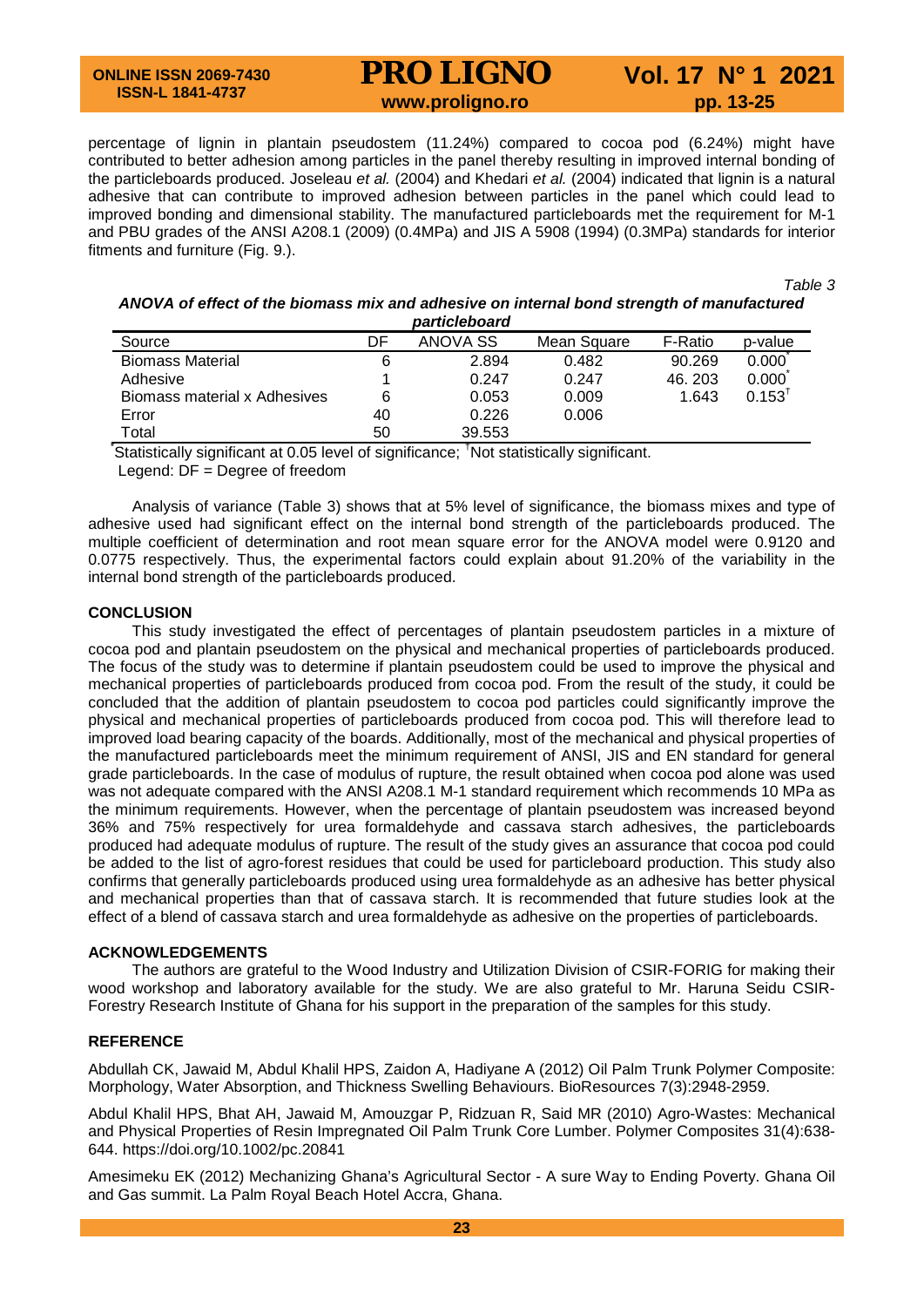Andoh EO (2017) Characterization of Physical and Mechanical Properties of Agricultural Residue Particleboard Bonded with Cassava Flour and Urea Formaldehyde. Ph.D. Dissertation, University of Education, Winneba, School of Graduate Studies, Ghana.

ANSI (2009) American National Standards Institute, A208.1-2009, Composite Panel Association, 19465 Deerfield Avenue, Suite 306, Leesburg, VA 20176, USA Arrangements in Ghana: a country report, CIFOR/RRI.

ANSI (1999) Mat-Formed Wood Particleboard: Specification ANSI A208.1, M-1, 1999. Gaithersburg: National Particleboards Association.

ASTM International (1999) Standard Test Methods for Evaluating Properties of Wood-Base Fiber and Particle Panel Materials. ASTM standard D1037-06a, Philadelphia.

ASTM International (2011) Standard Test Methods for Internal Bond Strength and Thickness Swell of Cellulosic-Based Fiber and Particle Panels after Repeated Wetting. ASTM Standard D7519:2011, West Conshohocken, USA.

Bekhta PA, Hiziroglu S (2010) Wood Composites from Wheat Straw: Challenges and Opportunities," XXIII IUFRO World Congress, 23-28 August 2010, COEX, Seoul, Korea.

Ejiogu KI, Mamza PA, Nkeonye PO, Yaro SA (2018) Effect of Elevated Temperature on Mechanical Properties of Waste Polymers Polyethylene Terephthalate and Low Density Polyethylene Filled Normal Concrete Blocks. American Journal of Polymer Science and Technology, 4:28-35. https://doi: 10.11648/j.ajpst.20180401.12

EN 312 (2005) Particleboards-specifications. European Committee for Standardization 312, Brussels-Belgium.

FAO (2019) Global Production and Trade in Forest Products in 2018. Food and Agriculture Organization of the United Nations.<http://www.fao.org/forestry/statistics/80938/en/>

Fu SY, Feng XQ, Lauke B, Mai YW (2008) Effects of Particle Size, Particle/Matrix Interface Adhesion and Particle Loading on Mechanical Properties of Particulate-Polymer Composites. Composites Part B: Engineering 39(6):933-961.<https://doi.org/10.1016/j.compositesb.2008.01.002>

GMI US EPA (2016) Importance of Methane. Global methane initiative, United State Environmental Protection Agency.<https://www.epa.gov/gmi/importance-methane>

Guimarães BMR, Mendes LM, Tonoli GHD, Bufalino L, Mendes RF, Guimarães Junior JB (2014) Chemical Treatment of Banana Tree Pseudostem Particles Aiming the Production of Particleboards. Ciência e Agrotecnologia 38(1):43-49.<http://dx.doi.org/10.1590/S1413-70542014000100005>

Guler C, Büyüksarı Ü (2011) Effect of Production Parameters on the Physical and Mechanical Properties of Particleboards Made from Peanut (*Arachis hypogaea* L.) Hull. BioResources 6(4):5027-5036.

Guler C (2015) Production Of Particleboards From Licorice (*Glycyrrhiza Glabra*) and European Black Pine(*Pinus Nigra Arnold*) Wood Particles. 10:273-278[.https://doi.org/10.5897/SRE2015.6193](https://doi.org/10.5897/SRE2015.6193)

Hegazy SS, Aref IM (2011) Suitability of Some Fast-Growing Trees and Date Palm Fronds for Particleboard Production. *Forest Product Journal* 60(7/8):599-604.<https://doi.org/10.13073/0015-7473-60.7.599>

Idris UD, Aigbodion VS, Gadzama RM, Abdullahi J (2011) Eco-friendly (Watermelon Peels) Alternatives to Wood-based particleboard composite. The Pacific Journal of Science and Technology 12(2):112-117.

JIS (1994) Japanese Industrial Standard Particleboards (JIS A 5908 1994: Particleboard), https://standards.globalspec.com/std/10032324/JIS.

Joseleau JP, Imai T, Kuroda K, Ruel K (2004) Detection in Situ and Characterization of Lignin in the G-layer of Tension Wood Fibers of Populus Deltoides. Planta, 219(2):338-345. [https://doi.org/10.1007/s00425-004-](https://doi.org/10.1007/s00425-004-1226-5) [1226-5](https://doi.org/10.1007/s00425-004-1226-5)

Khedari J, Nankongnab N, Hirunlabh J, Teekasap S (2004) New Low-cost Insulation Particleboards from<br>Mixture of Durian Peel and Coconut Coir Building and Environment 39(1):59-65. Mixture of Durian Peel and Coconut Coir. Building and Environment 39(1):59-65. <https://doi.org/10.1016/j.buildenv.2003.08.001>

Klímek P, Wimmer R, Meinlschmidt P, Kúdela J (2018) Utilizing Miscanthus Stalks as Raw Material for Particleboards. Industrial Crops Products 111:270-276. https://doi.org/10.1016/J.INDCROP.2017.10.032.